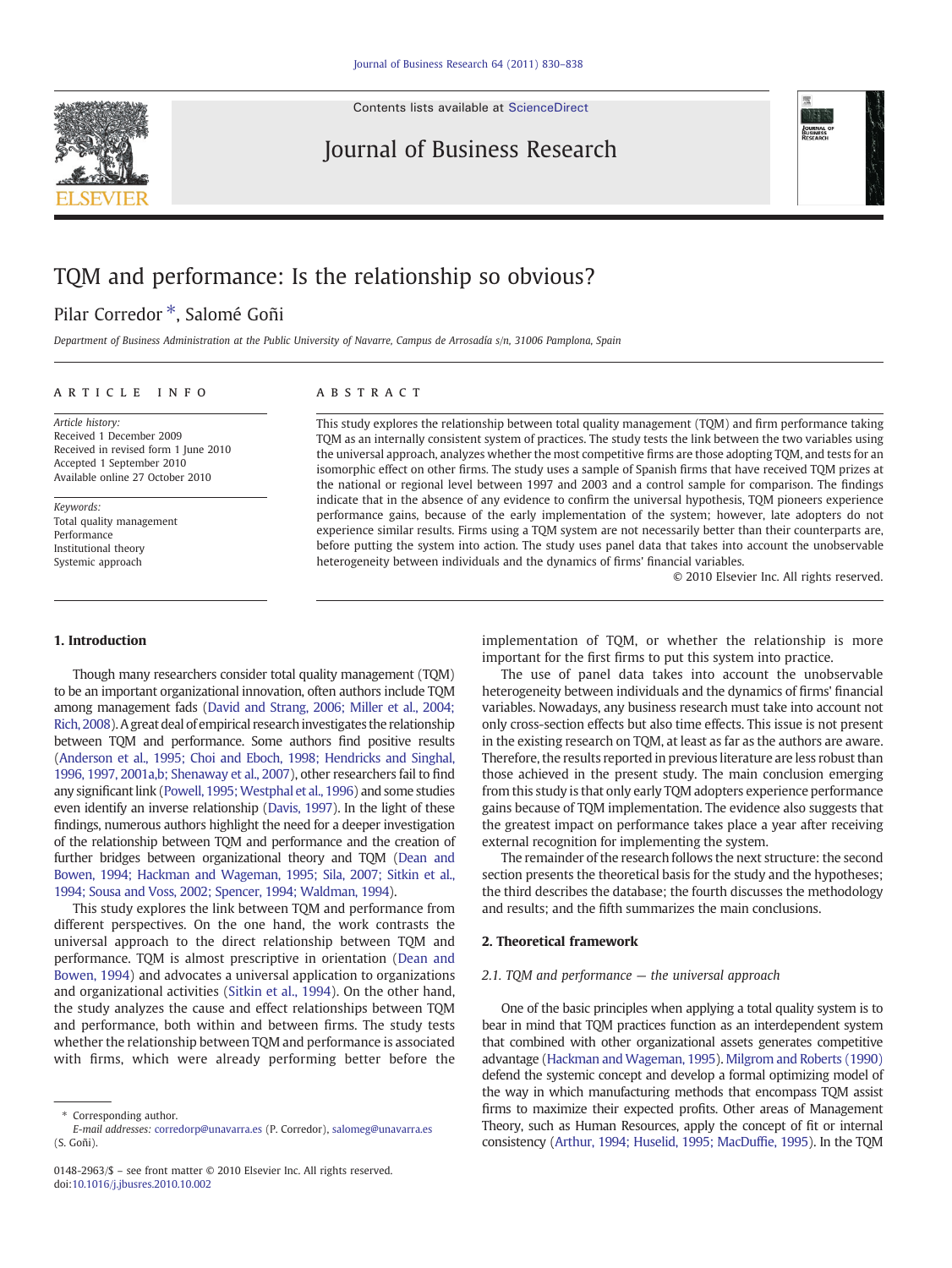context, the main contributions employing this perspective are those that view TQM as a holistic construct [\(Chenhall, 1997; Choi and Eboch, 1998;](#page--1-0) [Douglas and Judge, 2001; Easton and Jarrell, 1998; Hendricks and Singhal,](#page--1-0) [1996, 1997, 2001a,b; Lai and Cheng, 2005; York and Miree, 2004](#page--1-0)).

The use of the systemic concept in TQM complicates implementation because the expected outcome depends on the need for a thorough transformation of the firm's management system. Several TQM experts suggest that successful implementation of TQM requires metamorphosis, total change or radical change [\(Reger et al., 1994\)](#page--1-0) and the complete reformation of organizational culture [\(Olian and Rynes, 1991](#page--1-0)). The most widely used models at both the theoretical and practical levels are the Malcolm Baldrige, the Deming and the European Foundation Quality Management (EFQM) models, which incorporate the set of TQM constructs most frequently used in the literature ([Sousa and Voss,](#page--1-0) [2002](#page--1-0)). The implementation of TQM in an organization is a complex process. For this reason, managers must assess the degree of implementation of TQM practices when evaluating the TQM relationship with competitive advantage [\(Douglas and Judge, 2001](#page--1-0)). These models also have an accreditation system in which a team of experts assesses the internal consistency or fit between the various factors.

The theoretical arguments are diverse and suggest a link between the implementation of these systems and firm performance. [York and](#page--1-0) [Miree \(2004\)](#page--1-0) note that the arguments gather under two main headings: customer satisfaction [\(Ahire and Dreyfus, 2000; Choi and](#page--1-0) [Eboch, 1998; Hendricks and Singhal, 1996; Omachonu and Ross, 1994;](#page--1-0) [Rust et al., 1994; Shetty, 1998\)](#page--1-0) and efficiency improvement [\(Anderson et al, 1995; George and Weimerskirch, 1998; Hand](#page--1-0)field [et al., 1998; Reed et al., 1996](#page--1-0)). If the firms improve the quality of their products and services then their reputation, customer satisfaction and customer loyalty will increase too. As a consequence, firms will be able to increase their market share and product prices, and therefore their profits. Firms also achieve efficiency improvement by means of productivity increase, improvement of product design and processes. The development of these activities enables to achieve a reduction in the costs of production and an increase in sales.

Besides, if the usefulness of TQM from the business perspective lies in its potential to achieve and maintain competitive advantage ([Powell,](#page--1-0) [1995](#page--1-0)) and TQM programs increase the degree to which customers consider their requirements met and organizations improve efficiency, then global and economic measures of organizational effectiveness will improve over the long term ([Hackman and Wageman, 1995\)](#page--1-0).

H<sub>1</sub>. The implementation of a contrasted TQM system leads to an increase in global firm performance.

#### 2.2. Cause–effect in TQM and performance

When investigating the TQM–firm performance relationship consider the causal linkages. Most research that finds a positive relationship between TQM and performance establishes causality relationships through cross-section data. Some studies ([Easton and](#page--1-0) [Jarrell, 1998; Hendricks and Singhal, 1997, 1999, 2001a](#page--1-0)) attempt to analyze the effect of TQM on performance in the long term. However, few studies investigate the causal linkages, that is, whether or not the increase in performance is a direct consequence of TQM or whether or not different reasons are relevant for explaining the observed relationship. This study explores the cause–effect links from two different points of view to answer two different questions. First, do the best firms adopt a TQM system and therefore do performance differentials pre-exist before TQM implementation? In other words, are the differentials due to some of the firms were already better? Second, do early implementers of a contrasted TQM system achieve more performance gains than late-implementer firms do? In other words, does being the first have consequences for performance?

Consider the issue of causation or covariation. If the studies do not analyze the firms' performance before TQM implementation, the

researchers can conclude that firms have improved their performance as a consequence of this innovation, when actually their performance could be better than their counterparts before the implementation. In line with this argument [York and Miree \(2004\)](#page--1-0) consider that if the firms were already better performers, the relationship between TQM and performance is a covariation, but not a causal relationship. One theoretical reason that can justify the fact that TQM firms are better before the implementation is the consideration of TQM as a system. Bearing in mind that TQM practices function as an interdependent system, which requires a radical and complete change of principles and practices, and that a partial change in practices is not effective, as the first hypothesis defines, firms should possess enough economic and human resources to be able to effect the transformation. Very few studies have analyzed this question. [York and Miree \(2004\)](#page--1-0) find that firms receiving an award already showed a better financial performance than their competitors did before adopting TQM methods. [Hansson and Eriksson \(2002\),](#page--1-0) in their study of Swedish quality award recipients, find weak differences in the performance of the firms between the implementation period and the post-implementation period. They argue that quality award recipients might obtain high performance even before implementation of TQM.

H2. Firms that adopt a TQM system perform better, even before implementation, than those that do not adopt a TQM system.

Consider the issue of early implementers or late implementers. Institutional Theory ([Di Maggio and Powell, 1983; Meyer and Rowen](#page--1-0) [1977\)](#page--1-0) tries to account for homogeneity between organizations. This theory helps to answer the second hypothesis. Indeed, a number of authors use Institutional Theory in the analysis of TQM [\(Mueller and](#page--1-0) [Carter, 2005; Sila, 2007; Staw and Epstein, 2000; Westphal and Shortell,](#page--1-0) [1997; Zeitz et al., 1999](#page--1-0)). Competitive isomorphism describes the tendency of organizations to try to become like those they perceive to be more successful, while "mimetic behavior" refers to a widespread propensity for managers to adopt practices that are already in place in other organizations. A desire to improve performance drives early adopters of organizational innovations, but as innovation spreads, the diffusion reaches a threshold beyond which adoptions provide legitimacy rather than improving performance [\(Meyer and Rowen, 1977](#page--1-0)). However, strategies that are rational for individual organizations may not be rational if large numbers adopt them [\(Di Maggio and Powell, 1983\)](#page--1-0).

Under this perspective, [Benner and Veloso \(2008\), Taylor and](#page--1-0) [Wright \(2003\) and Westphal and Shortell \(1997\)](#page--1-0) analyze the relationship between early adopters and performance, arguing that pioneering companies in applying a TQM model can benefit from being the first ones in the market in which they adopt an innovation. Such companies can be the first ones to achieve major levels of customer satisfaction or efficiency improvements, and therefore take advantage of this better situation. In this sense pioneering companies in applying TQM can obtain extraordinary profitability if the competition reacts slowly [\(Lederer and Rhee, 1995](#page--1-0)). Otherwise, competitive isomorphism and mimetic behavior can explain why late firms adopt this system although they are not the first ones.

H3. a: Firms that are early implementers of a contrasted TQM system achieve higher performance gains. b: Late implementers do not see the same performance gains as pioneer firms do from adopting a contrasted TQM system.

#### 3. Database

#### 3.1. TQM implementation

The choice of the variable to measure the level of TQM adoption is a key issue. The literature provides two main options. The first verifies the level of implementation by means of surveys or interviews to